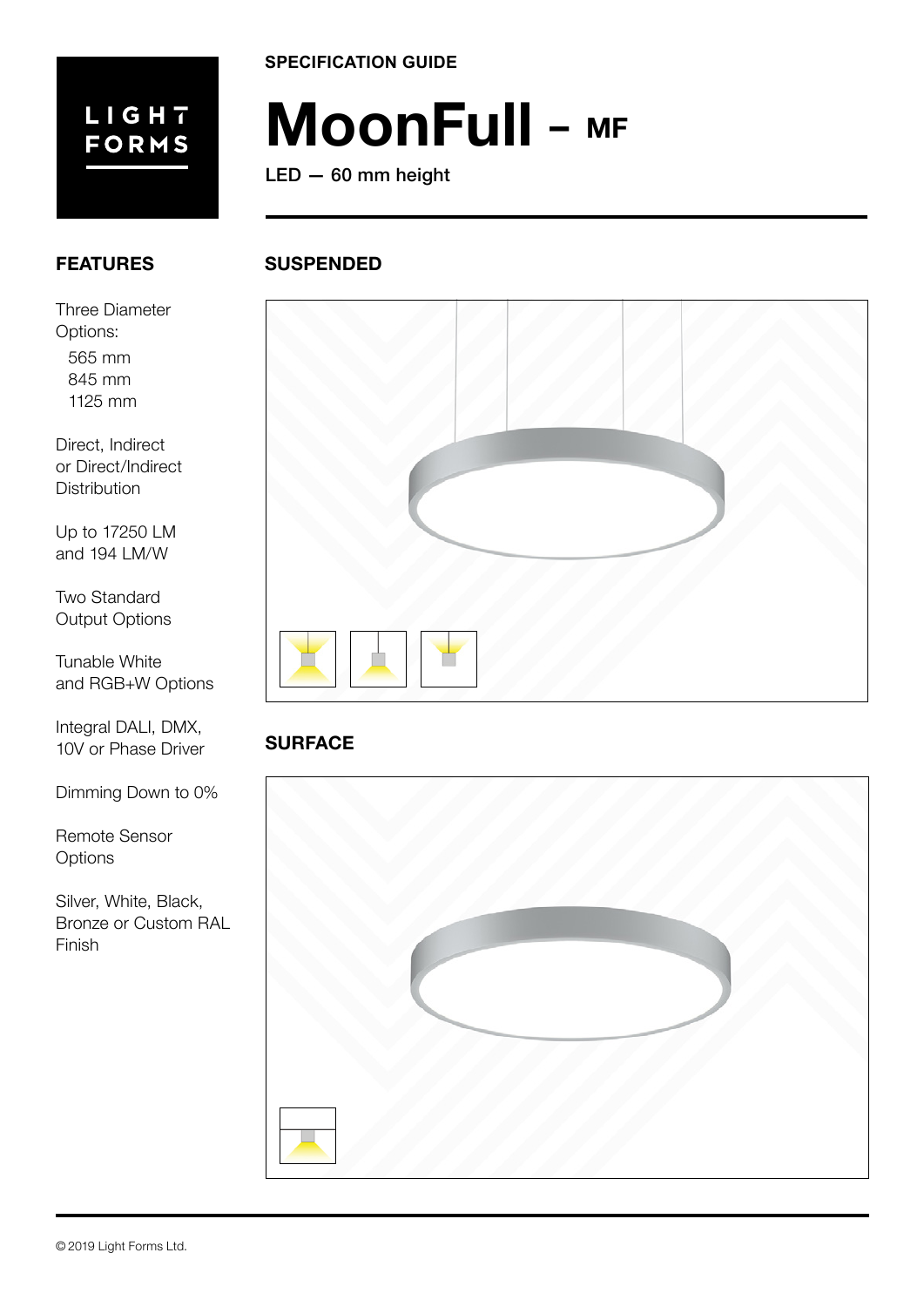#### *INSTRUCTIONS*

*Digital users: Check selection boxes and fill in fields directly in fillable,interactive PDF, save file, submit to Light Forms. Manual users: Check selection boxes and fill in fields with pen, scan and save ALL pages as PDF document, submit to Light Forms.*

## **1. BASE MODEL / MOUNTING** Select ONE

**MFS** MFSM Suspended Surface-Mount (directly only)

#### **2. SIZE\*** Select ONE

| 565  | 565 mm diameter  |
|------|------------------|
| -845 | 845 mm diameter  |
| 1125 | 1125 mm diameter |

## **3. DIRECT LAMPING & LENS** Select NONE or ONE from each category

| <b>NONE</b>                                         | Select when specifying an INDIRECT-ONLY fixture |                |             |                |  |  |
|-----------------------------------------------------|-------------------------------------------------|----------------|-------------|----------------|--|--|
| <b>OUTPUT</b>                                       | <b>CRI</b>                                      | <b>CCT</b>     | <b>LENS</b> |                |  |  |
| <b>MED</b><br>HI<br>TUNE/LOW*<br>TUNE/MED*<br>RGBW* | 80                                              | 3000K<br>4000K | <b>DIFF</b> | <b>Diffuse</b> |  |  |

*\*Available options for TUNE/LOW, TUNE/MED and RGBW may vary. Contact Light Forms for details.*

## **4. INDIRECT LAMPING & LENS<sup>#</sup>** Select NONE or ONE from each category



*#Not available with surface-mount* 

*\*Available options for TUNE/LOW, TUNE/MED and RGBW may vary. Contact Light Forms for details.*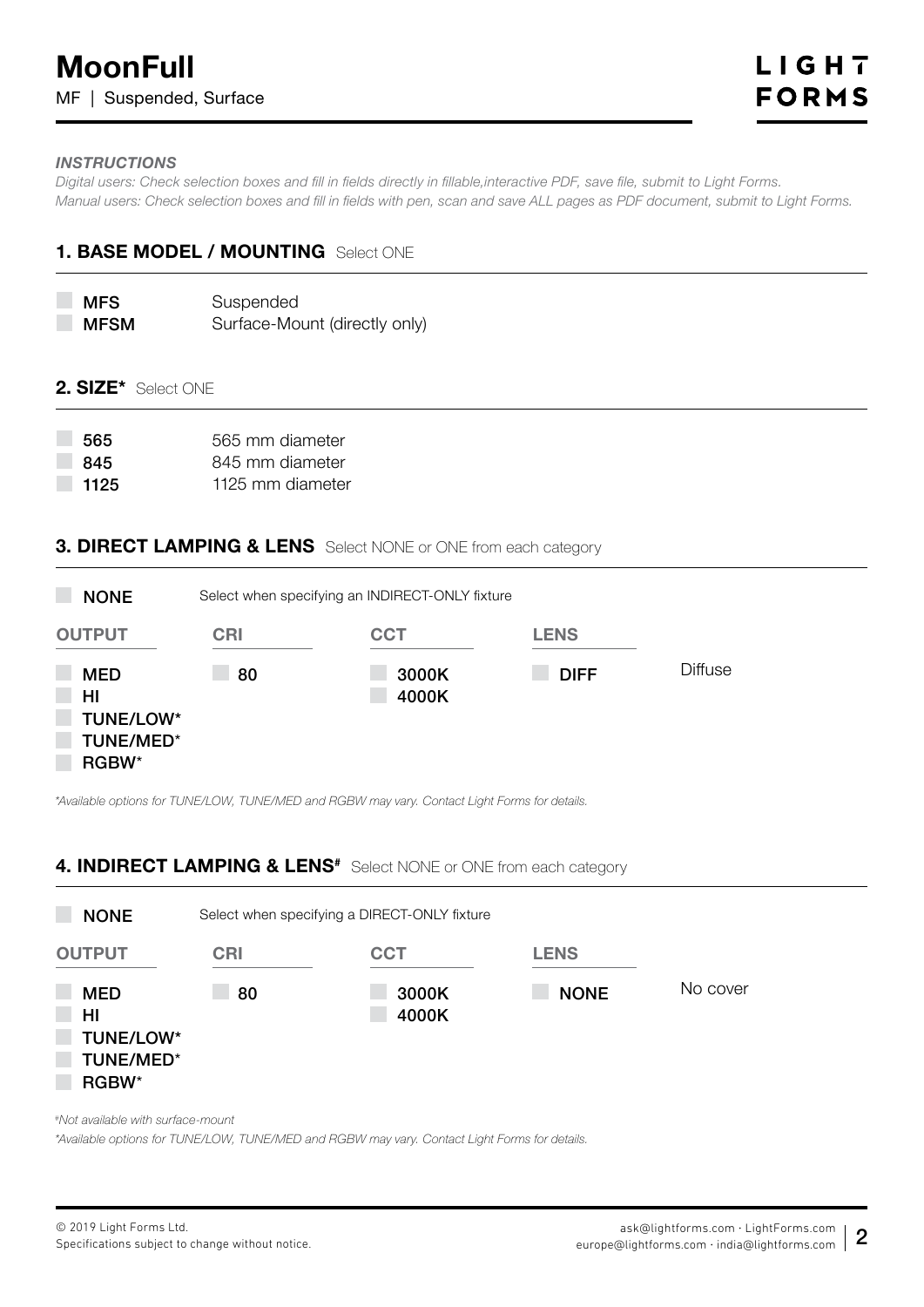#### **5. INTEGRAL DRIVER\*** Select ONE

| <b>NONDIM</b>    | Non-dimming                                                     |
|------------------|-----------------------------------------------------------------|
| DALI#            | DALI driver, dimming down to 1%                                 |
| 1/10V            | 1-10V, dimming down to 1%                                       |
| 0/10V            | 0-10V, dimming down to 0%                                       |
| DMX <sup>^</sup> | DMX driver, dimming down to 1%                                  |
| <b>PHASE</b>     | For use with phase-cut triac, IGBT or sine wave dimmer switches |

*#DALI is required for use with TUNE/S; DALI (or DMX) is required for RGB/S ^DMX (or DALI) is required for use with RGB/S*

#### **6. FINISH\*** Select ONE

| <b>SV</b>  | Silver powdercoat                                       |
|------------|---------------------------------------------------------|
| <b>WH</b>  | White powdercoat                                        |
| <b>BLK</b> | Black powdercoat                                        |
| BZ.        | Metallic bronze powdercoat                              |
| RAL/       | Custom RAL <sup>#</sup> colour powdercoat, ex: RAL/3000 |

*\*Contact factory for additional finish options including Interpon, Farrow & Ball and silver and gold plating #See RAL colour options and codes at [lightforms.com/RAL](https://lightforms.com/RAL)*

# **7. POWERFEED COLOUR** Select ONE

| GP        | Grey (standard for suspended, default for other mountings) |
|-----------|------------------------------------------------------------|
| <b>WP</b> | White                                                      |
| <b>BP</b> | Black                                                      |
| ТP        | Transparent                                                |
| ΧP        | Custom colour (contact Light Forms for options)            |

# **8. CANOPY** Select ONE

| <b>NONE</b>  | Select NONE when specifying surface mount                                    |
|--------------|------------------------------------------------------------------------------|
| <b>STD</b>   | 115 mm canopy for each separate powerfeed and suspension point (standard)    |
| <b>SMALL</b> | 82 mm canopy for each separate powerfeed and suspension point                |
| <b>COMBO</b> | 115 mm combo canopy for locations with both a powerfeed and suspension point |
| <b>CCSTD</b> | 115 mm centralised combo canopy for powerfeed and all cables                 |
| <b>CCLG</b>  | 360 mm centralised combo canopy for powerfeed and all cables                 |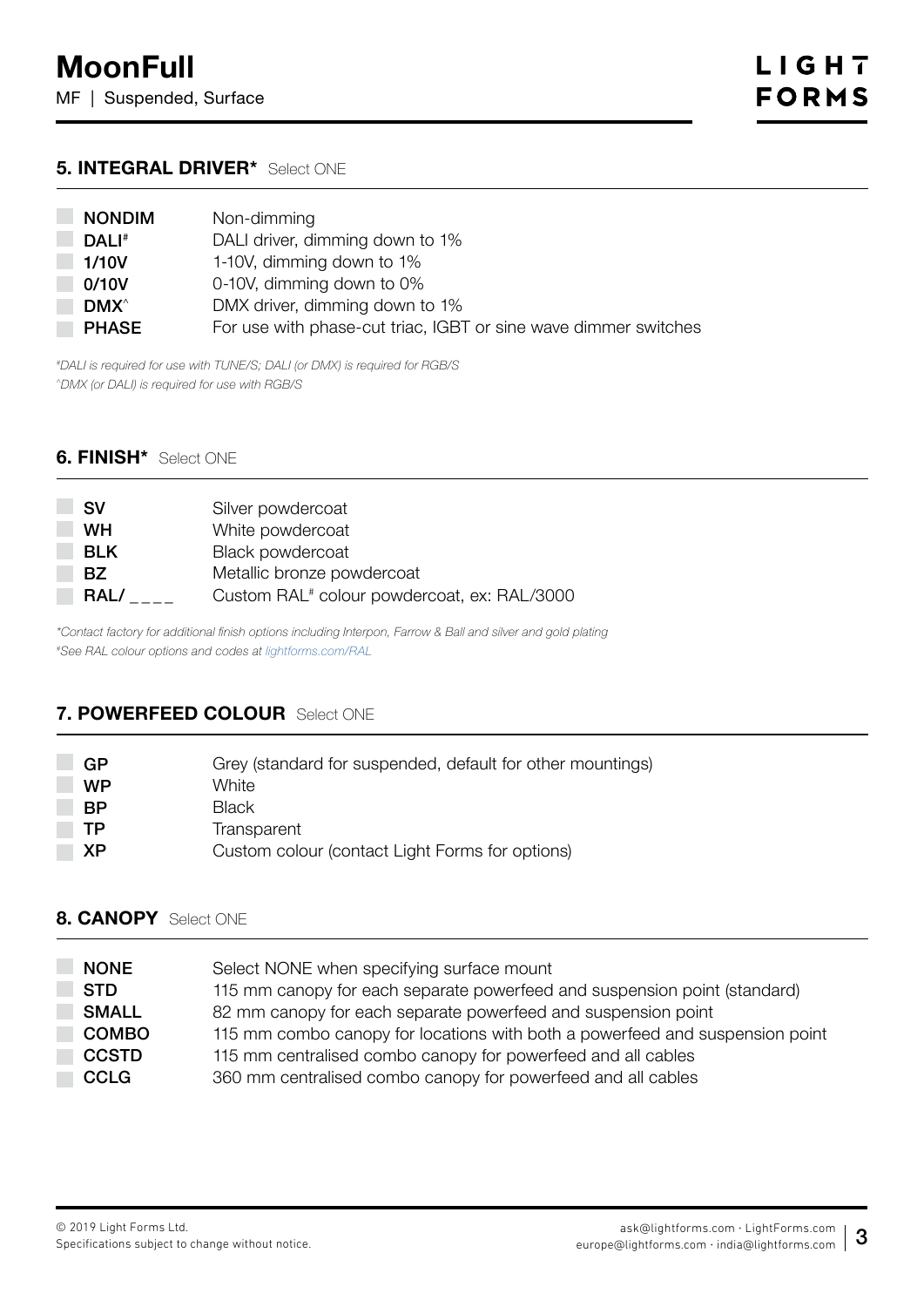## **9. OPTIONAL ADD-ONS** Select as many as apply

#### **A. EMERGENCY**

| EM<br><b>EM/DALI</b><br>EC | Integral, 3-hour emergency battery, manual testing<br>Integral, 3-hour emergency battery with DALI interface, automatic testing<br>Emergency circuit |
|----------------------------|------------------------------------------------------------------------------------------------------------------------------------------------------|
| <b>B. SENSOR</b>           |                                                                                                                                                      |
| <b>PRES</b>                | Remote, PIR presence detector                                                                                                                        |
| <b>DALI/PRES</b>           | Remote, DALI-compatible PIR presence detector                                                                                                        |
| <b>PHOTO</b>               | Remote, photocell/daylight detector                                                                                                                  |

#### **C. WIRELESS CONTROL**

**OLP\*** Integral, Osram Lightify Pro wireless control module

*\*Must choose DALI option in DRIVER section.*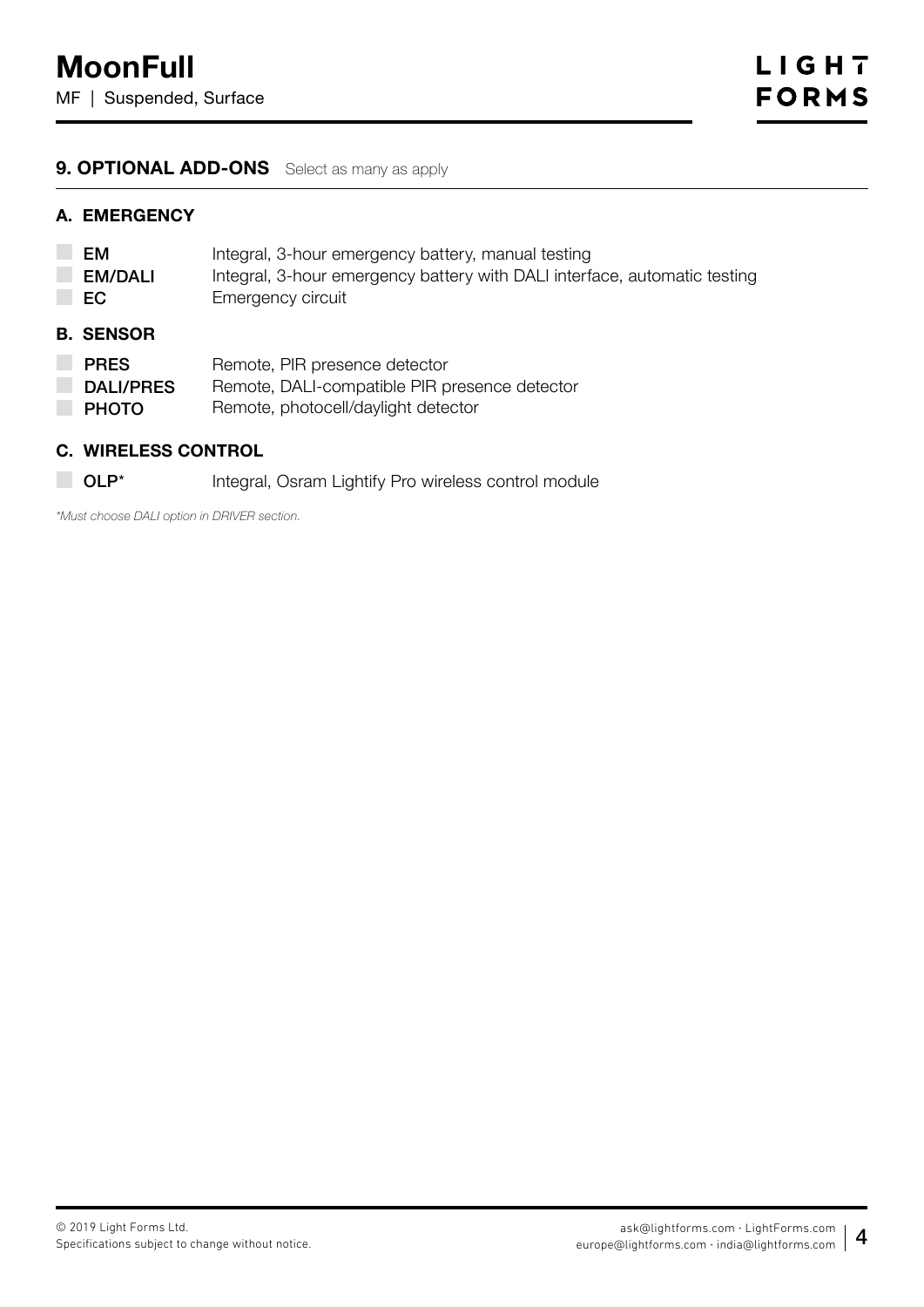# **DIMENSIONS**



# **DISTRIBUTION**

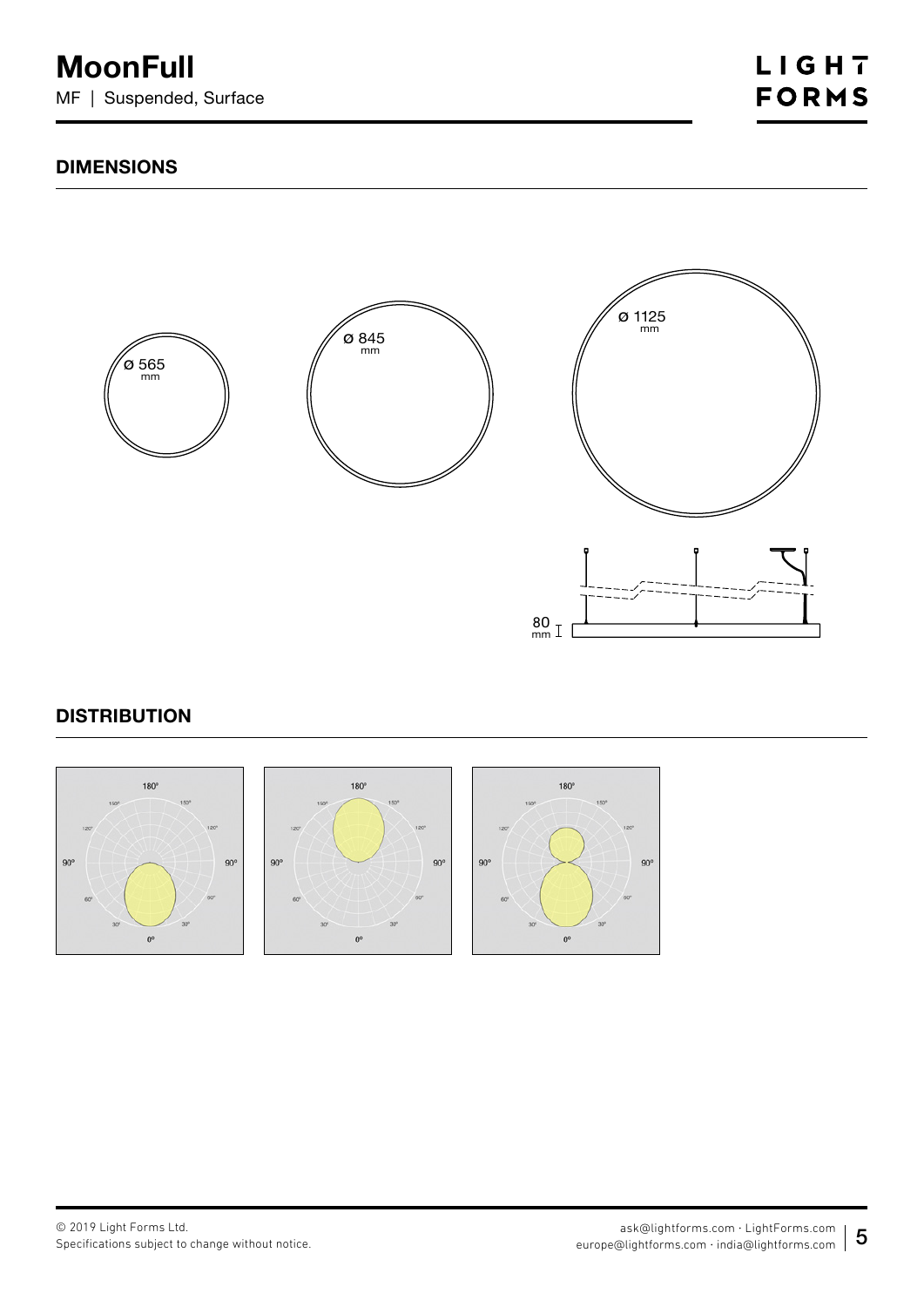# **DIRECT LED LAMPING – OPTIONS & PERFORMANCE DATA\***

| <b>OUTPUT</b><br><b>OPTIONS</b> | <b>SIZE</b><br><b>OPTIONS</b><br><b>DIAMETER</b> | <b>DELIVERED</b><br><b>LUMENS</b><br><b>LM</b> | <b>WATTS</b><br>W | <b>EFFICACY</b><br>LM/W | <b>CRI</b> | <b>CCT</b><br><b>OPTIONS</b> | <b>WEIGHT</b><br>G |
|---------------------------------|--------------------------------------------------|------------------------------------------------|-------------------|-------------------------|------------|------------------------------|--------------------|
|                                 | 565                                              | 4050                                           | 30                | 135                     |            |                              | 5584               |
| $MED^*$                         | 845                                              | 8160                                           | 55                | 148                     |            | 3000K                        | 11207              |
|                                 | 1125                                             | 14580                                          | 100               | 146                     |            |                              | 18862              |
|                                 | 565                                              | 6120                                           | 45                | 136                     | 80         | 4000K                        | 5584               |
| $H I^*$                         | 845                                              | 12450                                          | 90                | 138                     |            |                              | 11207              |
|                                 | 1125                                             | 17250                                          | 160               | 108                     |            |                              | 18862              |
| <b>TUNE/LOW</b>                 | 565                                              |                                                |                   |                         |            |                              | 5584               |
| <b>TUNE/MED</b>                 | 845                                              | Contact Light Forms for Options & Details      |                   |                         |            | 11207                        |                    |
| <b>RGBW</b>                     | 1125                                             |                                                |                   |                         |            | 18862                        |                    |

#### L80 > 50,000 hours Luminous flux +/- 5%

*\*Data provided is for the direct channel. Add and divide output numbers as necessary from both direct and indirect charts to calculate direct/ indirect performance values.*

*#Performance data is based on a connected-load photometric test of MED output with 80 CRI at 4000K using a DALI driver and DIFF lens. Data values for all other outputs are extrapolations.*

# **LENS**

DIFF is a white satin, flush diffuser lens that produces smooth, even light across the lens surface.



**Diffuse** DIFF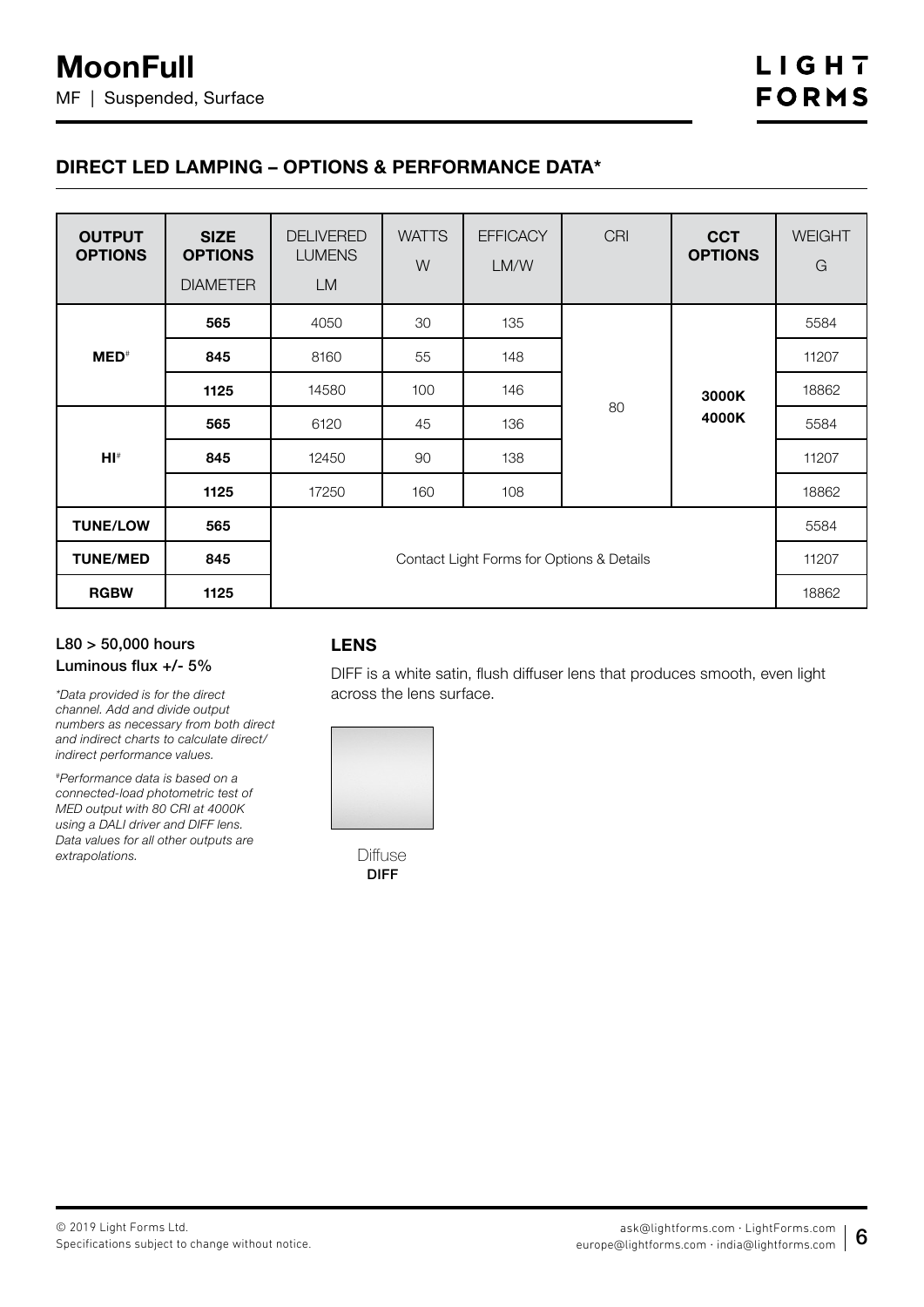## **INDIRECT LED LAMPING – OPTIONS & PERFORMANCE DATA^\***

| <b>OUTPUT</b><br><b>OPTIONS</b> | <b>SIZE</b><br><b>OPTIONS</b><br><b>DIAMETER</b> | <b>DELIVERED</b><br><b>LUMENS</b><br><b>LM</b> | <b>WATTS</b><br>W | <b>EFFICACY</b><br>LM/W | <b>CRI</b> | <b>CCT</b><br><b>OPTIONS</b> | <b>WEIGHT</b><br>G |
|---------------------------------|--------------------------------------------------|------------------------------------------------|-------------------|-------------------------|------------|------------------------------|--------------------|
|                                 | 565                                              | 2700                                           | 15                | 180                     |            |                              | 5584               |
| $MED^*$                         | 845                                              | 5440                                           | 28                | 194                     | 80         | 3000K                        | 11207              |
|                                 | 1125                                             | 9720                                           | 50                | 194                     |            |                              | 18862              |
|                                 | 565                                              | 4080                                           | 23                | 177                     |            | 4000K                        | 5584               |
| $H I^*$                         | 845                                              | 8300                                           | 46                | 180                     |            |                              | 11207              |
|                                 | 1125                                             | 11500                                          | 80                | 144                     |            |                              | 18862              |
| <b>TUNE/LOW</b>                 | 565                                              |                                                |                   |                         |            |                              | 5584               |
| <b>TUNE/HI</b>                  | 845                                              | Contact Light Forms for Options & Details      |                   |                         |            | 11207                        |                    |
| <b>RGBW</b>                     | 1125                                             |                                                |                   |                         |            | 18862                        |                    |

#### L80 > 50,000 hours Luminous flux +/- 5%

*^Indirect side of luminaire is open without a diffusing cover*

*\*Data provided is for the indirect channel. Add and divide output numbers as necessary from both direct and indirect charts to calculate direct/ indirect performance values.*

*#Performance data is based on a connected-load photometric test of MED output with 80 CRI at 4000K using a DALI driver and DIFF lens. Data values for all other outputs are extrapolations.*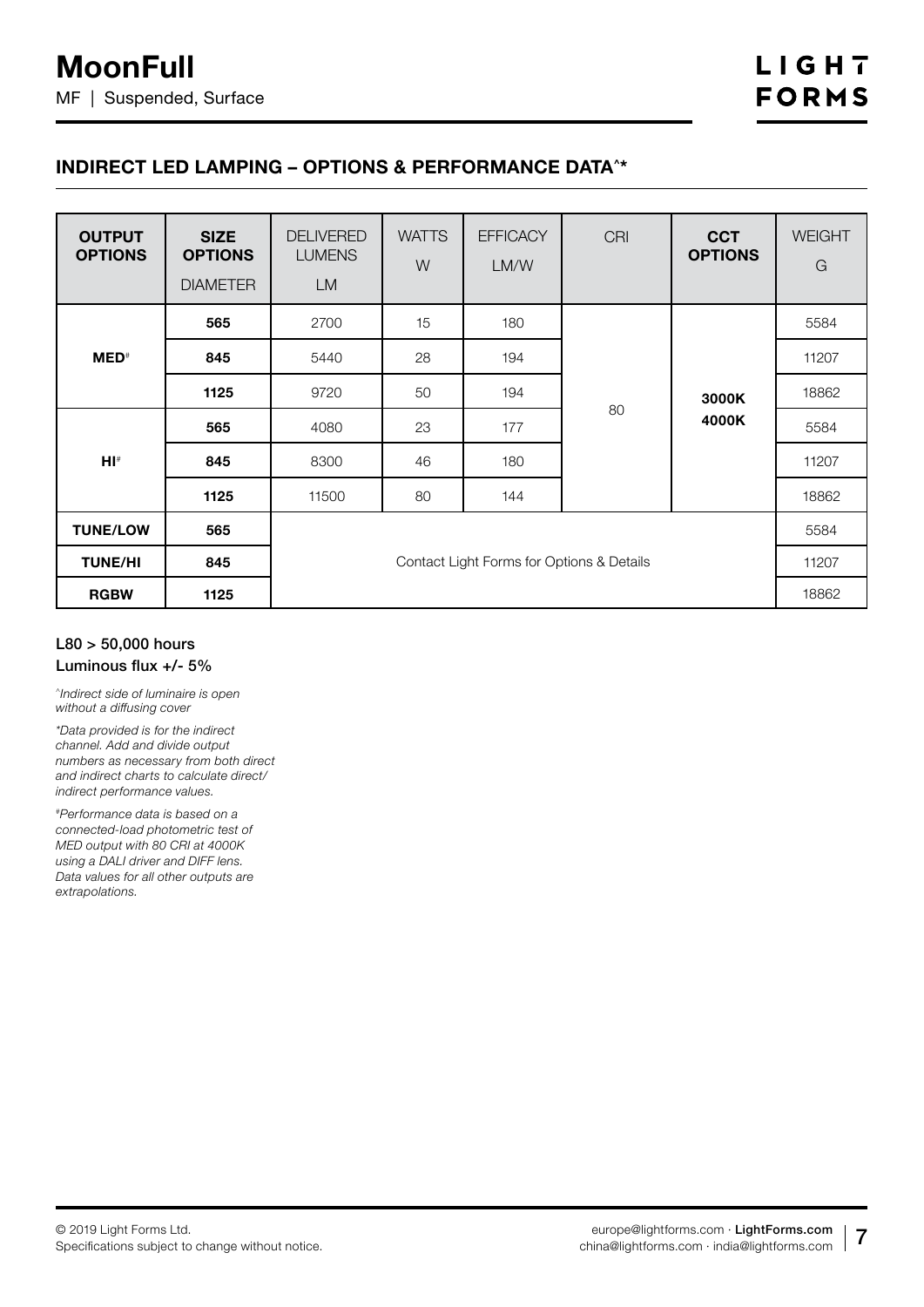# **SPECIFICATION DETAILS**

## **HOUSING**

100% recyclable, extruded architectural grade aluminium with minimum 2mm thickness.

#### **WEIGHT**

Approximately 5584-18862 grams per unit. Weight may vary depending on mounting and other options.

#### **FINISH OPTIONS**

Silver, White, Black, Bronze or custom RAL powdercoat. Contact Light Forms for other finish options (Interpon, Farrow & Ball, and silver and gold plating).





**White** WH

Silver SV



View all RAL colour options at: https://lightforms. com/RAL

**Bronze** BZ

Custom RAL



## **REMOTE SENSORS**

Optional, presence (PRES), DALI-compatible PIR presence (DALI/PRES) and daylight harvesting (PHOTO) sensors available. Contact Light Forms for further information.

## **OPERATING TEMPERATURE**

Luminaire MUST be installed and operated ONLY in dry or damp environments where the ambient temperature ranges from -20°C to 50°C. Luminaire operation in environments outside this temperature range voids the warranty AND may damage the product or adversely impact lamp life, lumen output and colour consistency.

# **SUSPENSION MOUNT CANOPY OPTIONS**

STD comprises separate 115 mm powerfeed canopy and cable bullet at powerfeed locations. SMALL comprises separate 85 mm powerfeed canopy and cable bullet at powerfeed locations. COMBO comprises combined 115mm canopy (canopy and cable bullet) at powerfeed locations. These three options include cable bullets for non-powerfeed locations. CCSTD is one standard centralised canopy for powerfeed and all cable attachments. CCLG is one large centralised canopy for powerfeed and all cable attachments.





Central Combo Large

**CCLG** 

# **MANUFACTURING & CERTIFICATION**

Products are manufactured in and comply with the health, safety and environmental protection standards of the respective region in which they are sold.





Europe

Greater India + Middle East